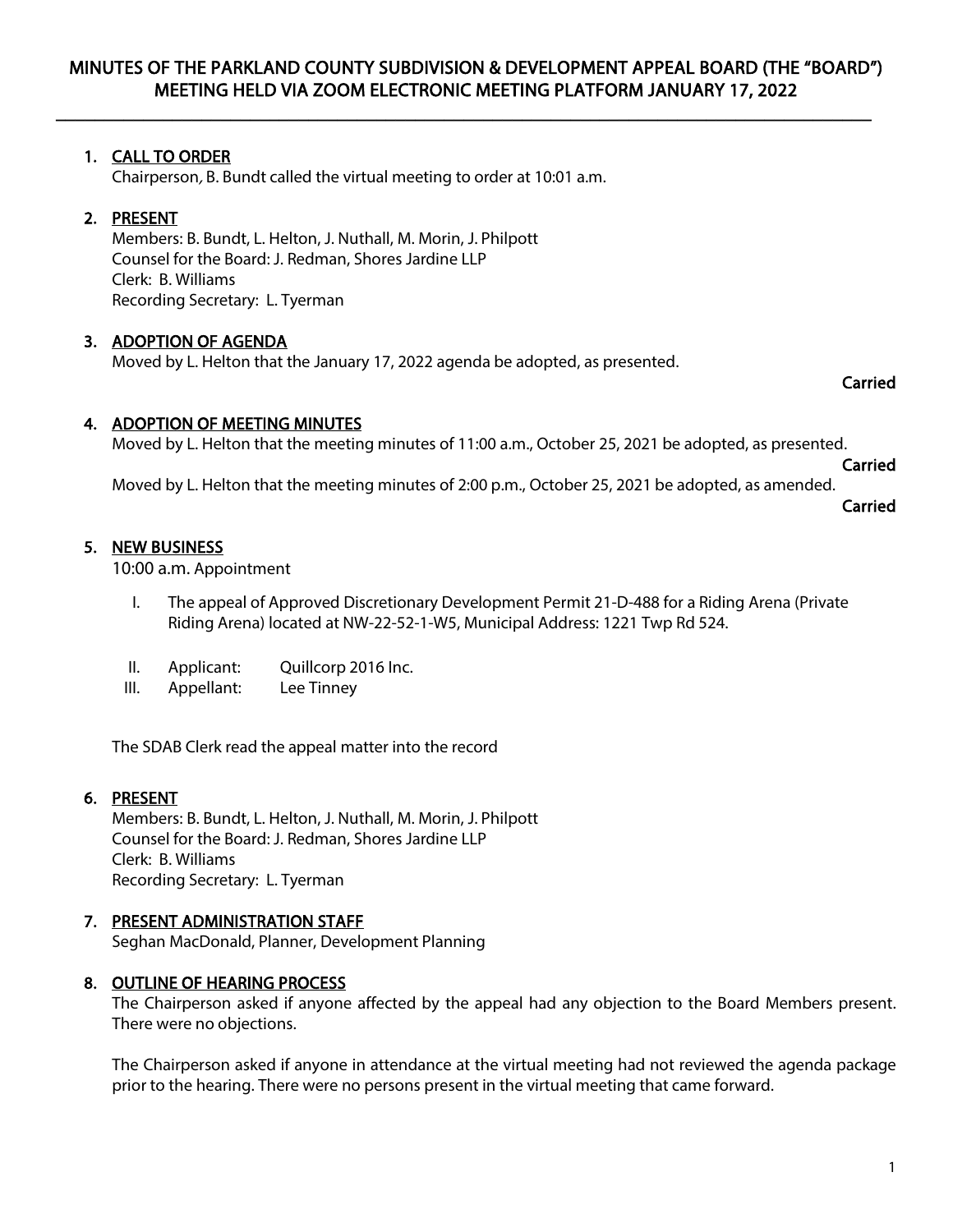The Chairperson asked those in attendance if there were any objections to the current exhibits as shown in the agenda package presented for this hearing. There were no objections.

The Chairperson asked those in attendance at the virtual meeting if anyone wished to submit materials that were not included in the agenda package. The Appellant, Lee Tinney asked that an additional photograph be accepted as an exhibit. The Board accepted the photograph and Clerk staff distributed the photograph via email to all those in attendance at the virtual hearing.

# 9. PRESENTATIONS

#### Administration

The Chairperson called on the Development Authority to make her presentation. S. MacDonald, Planner, Development Planning for Parkland County provided a slideshow presentation, and answered questions from the Board.

#### Appellant

The Chairperson called on Lee Tinney to make his presentation. Mr. Tinney provided a verbal presentation, referred to photos within the agenda package and answered questions from the Board.

#### In Support of the Appeal

Jamie Langan, area resident, presented concerns related to the proposed development, and answered questions from the Board.

# Applicant

The Chairperson called on Yvon Brochu to make his presentation. Mr. Brochu provided a verbal presentation, referred to photos within the agenda package and answered questions from the Board.

#### **RECESS**

#### The Chairperson recessed the meeting at 11:03 a.m., and reconvened the meeting at 11:19 a.m.

The Chairperson asked those in attendance at the virtual meeting if there were any concerns with the hearing process. There were none.

The Appellant, Mr. Tinney, answered questions from the Board.

#### **RECESS**

#### The Chairperson recessed the meeting at 11:32 a.m., and reconvened the meeting at 11:43 a.m.

#### 10. SUMMARIES

Applicant

Mr. Brochu provided closing remarks.

#### Appellant

Mr. Tinney provided closing remarks.

#### 11. ADJOURNMENT

At 11:49 p.m., the Chairperson announced that the hearing is now closed, and the Board will cease to hear and receive further information, and that a written decision would be handed down within 15 days.